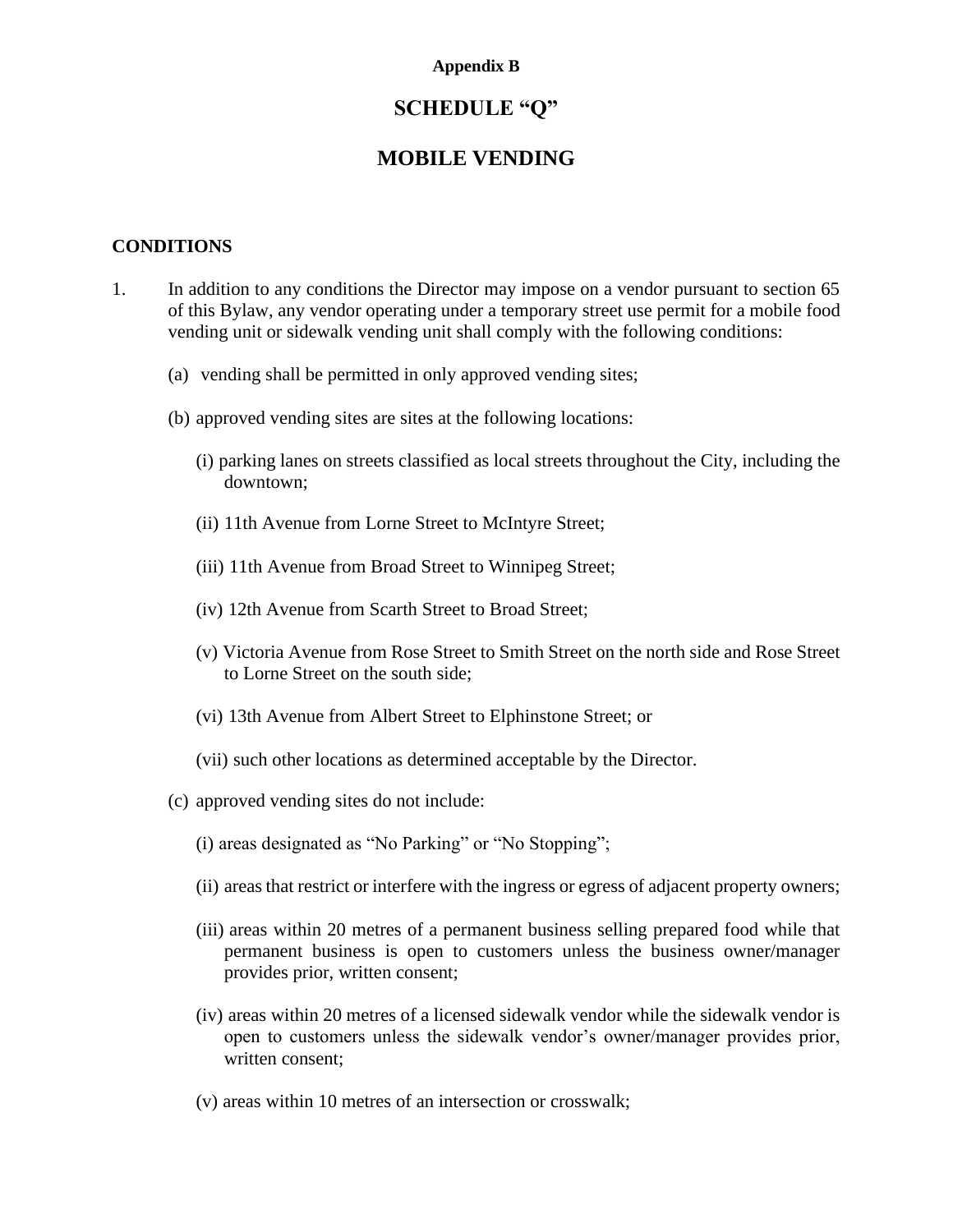### **SCHEDULE "Q"**

### **MOBILE VENDING**

- (vi) any street abutting school property on a school day between 8:00 a.m. and 6:00 p.m.;
- (vii) any portion of a block that is primarily residential for more than 20 minutes per day; or
- (viii) areas on any City owned leisure facility property unless authorized by the City's Manager of Community and Recreation Programs or designate.
- (d) vendors are free to relocate their mobile vending unit at any time in accordance with this Schedule.

#### **MOBILE VENDING UNIT REQUIREMENTS**

- 2. The mobile vending unit or sidewalk vending unit shall:
	- (a) not exceed 7.6 metres  $(25')$  in length and 2.4 metres  $(8')$  in width;
	- (b) not have music or any device used to attract business to the mobile vending unit that exceed sixty-five (65) decibels measured at any property line;
	- (c) not have electrical generators that exceed sixty-five (65) decibels measured at any property line.
	- (d) be configured to allow customers to safely access the service window from a sidewalk;
	- (e) be equipped with a garbage receptacle; and
	- (f) be stored in accordance with this Bylaw when the mobile vending unit is not in use.
- 3. All vehicles used for mobile vending units or sidewalk vending units shall bear a sign or signs that:
	- (a) prominently indicates "This unit makes frequent stops" at the rear of the mobile vending unit;
	- (b) has lettering of the message required in clause (a) above that is at least five (5) centimetres high; and
	- (c) has the entire message located fifteen (15) to sixty (60) centimetres above the rear bumper of the vehicle.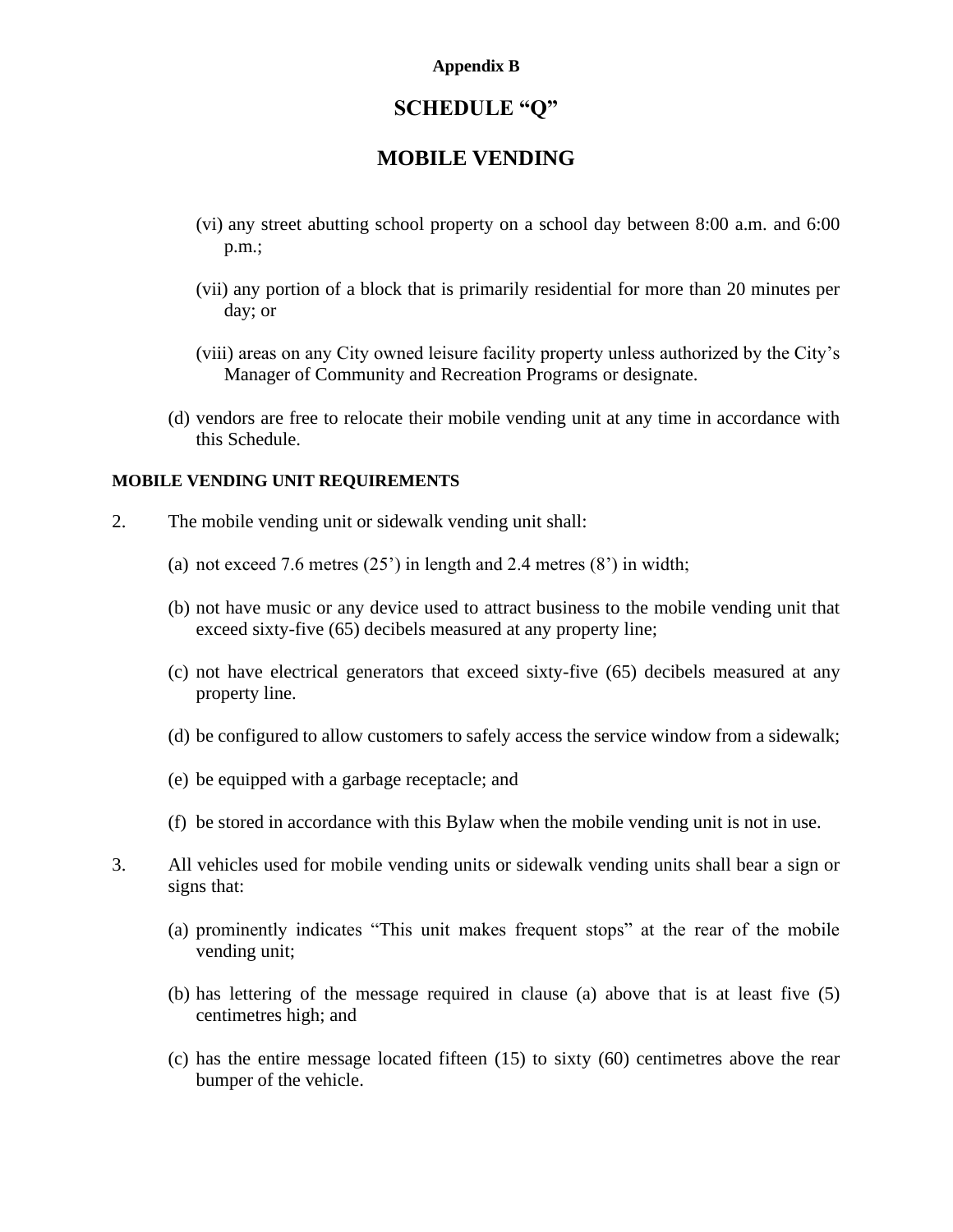# **SCHEDULE "Q"**

## **MOBILE VENDING**

4. A slow moving vehicle warning device in accordance with *The Vehicle Equipment Regulations, 1987* shall be affixed to the rear of the vehicle, if applicable.

### **HOURS OF OPERATION**

- 5. Vendors shall operate a mobile vending unit or sidewalk vending unit only between dawn and dusk.
- 6. Notwithstanding section 5 of this Schedule, vendors:
	- (a) in downtown;
	- (b) in the Warehouse Business Improvement District; or
	- (c) Pat Fiacco Plaza,

may operate a mobile vending unit or sidewalk vending unit after dusk.

- 7. Vendors operating a mobile vending unit or sidewalk vending unit outside of downtown or the Warehouse Business Improvement District shall not park the vending unit for a period longer than the time limit posted in adjacent parking signs.
- 8. The vendor shall ensure that its mobile vending unit or sidewalk vending unit does not occupy any space in downtown or the Warehouse Business Improvement District for more than 24 consecutive hours.

### **PARKING METER BAGS**

- 9. In addition to a temporary street use permit a vendor may be required to apply for a permit that includes a parking meter bag by submitting a written application to the Director. If approved, the vendor shall bag any available meter that meets the criteria set out in this Schedule and operate its mobile vending unit or sidewalk vending unit from that location.
- 10. If a vendor also obtains the permit for a parking meter bag, then vendor shall ensure that:
	- (a) the parking meter bag is securely affixed to the meter once the vendor is in place;
	- (b) the parking meter bag remains securely affixed to the meter the whole time the vendor is in attendance;
	- (c) the mobile vending unit is not left unattended at a bagged parking meter for more than 15 minutes; and
	- (d) the parking meter bags is removed at the end of each day;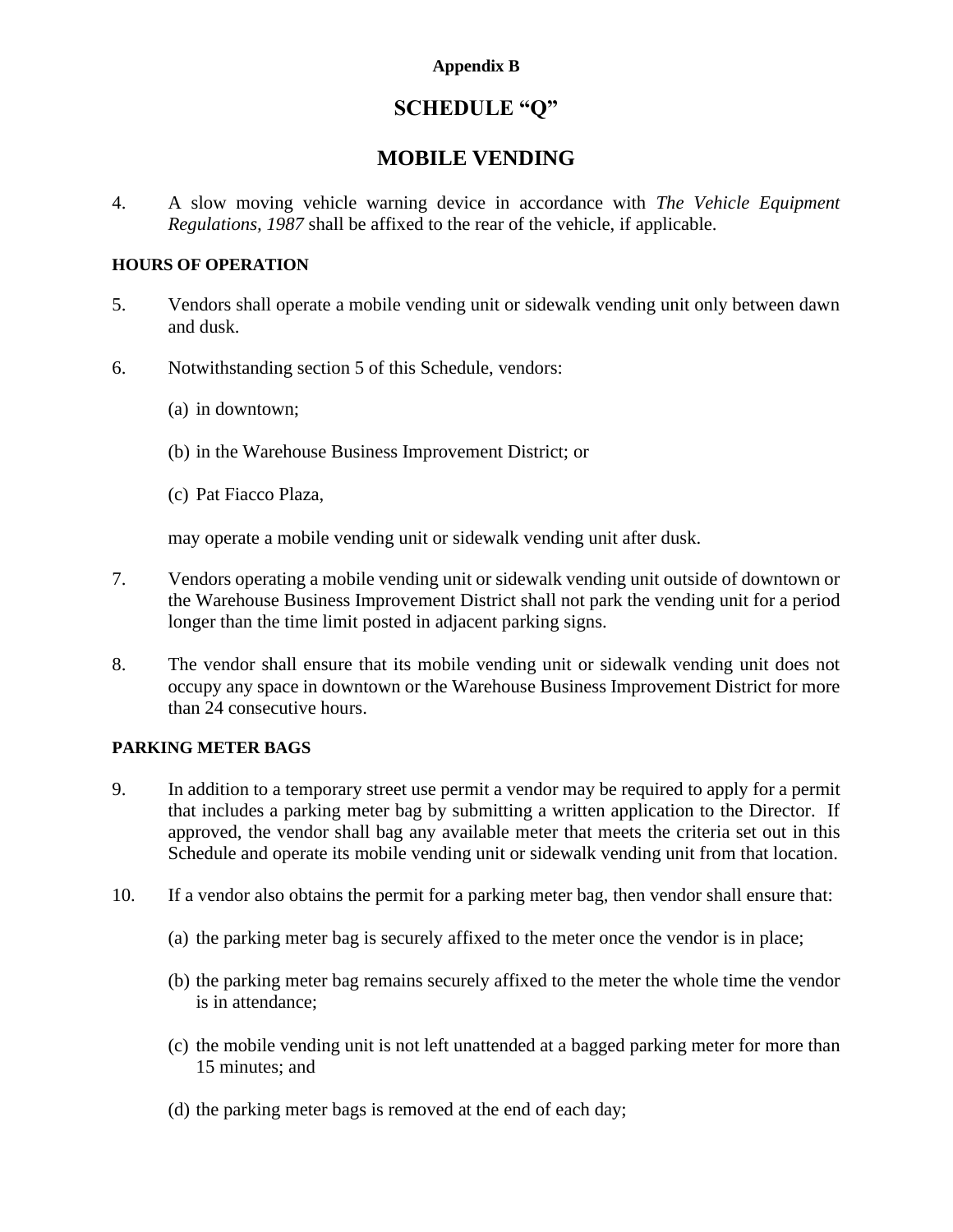## **SCHEDULE "Q"**

## **MOBILE VENDING**

- 11. The City or its agents may remove parking meter bags left in place while the vendor is absent from the mobile vending unit or sidewalk vending unit for more than 15 minutes.
- 12. The vendor shall pay to the City the cost of replacing a lost parking meter bag.

### **VENDING IN THE PAT FIACCO PLAZA**

- 13. Seven (7) vending sites intended for use by mobile vending units or sidewalk vending units on the Pat Fiacco Plaza are identified on the City Square Map in Schedule "R". Daily access to individual sites will be on a first-come-first-served basis.
- 14. Vendors operating on the Pat Fiacco Plaza:
	- (a) shall ensure that its mobile vending unit or sidewalk vending unit is not located in Pat Fiacco Plaza prior to 7:00 a.m.;
	- (b) shall ensure its mobile vending unit or sidewalk vending unit is removed from Pat Fiacco Plaza no later than 11:00 p.m. daily;
	- (c) may provide commercial quality bistro-type chairs, tables and umbrellas adjacent to their vending unit for the use of their clientele;
	- (d) shall ensure such furnishings as set out in clause (c) above, are removed from Pat Fiacco Plaza at the end of each day;
	- (e) may sell promotional items related to their mobile vending operation;
	- (f) shall ensure its support vehicles, including trucks required to transport mobile vending units or sidewalk vending unit are not parked on the Pat Fiacco Plaza except for the purposes of dropping off or picking up a mobile vending unit or sidewalk vending unit;
	- (g) notwithstanding subsection 14(f) above, shall ensure all support vehicles are removed from Pat Fiacco Plaza between 10:00 a.m. and 2:00 p.m.;
	- (h) shall not operate generators on the Pat Fiacco Plaza except in the case of a power outage;
	- (i) shall ensure that material from the vendor's mobile vending unit or sidewalk vending unit and any ancillary vehicles or equipment are not discharged onto Pat Fiacco Plaza's surface;
	- (j) shall use the electrical services provided by the City on a first-come-first-served basis;